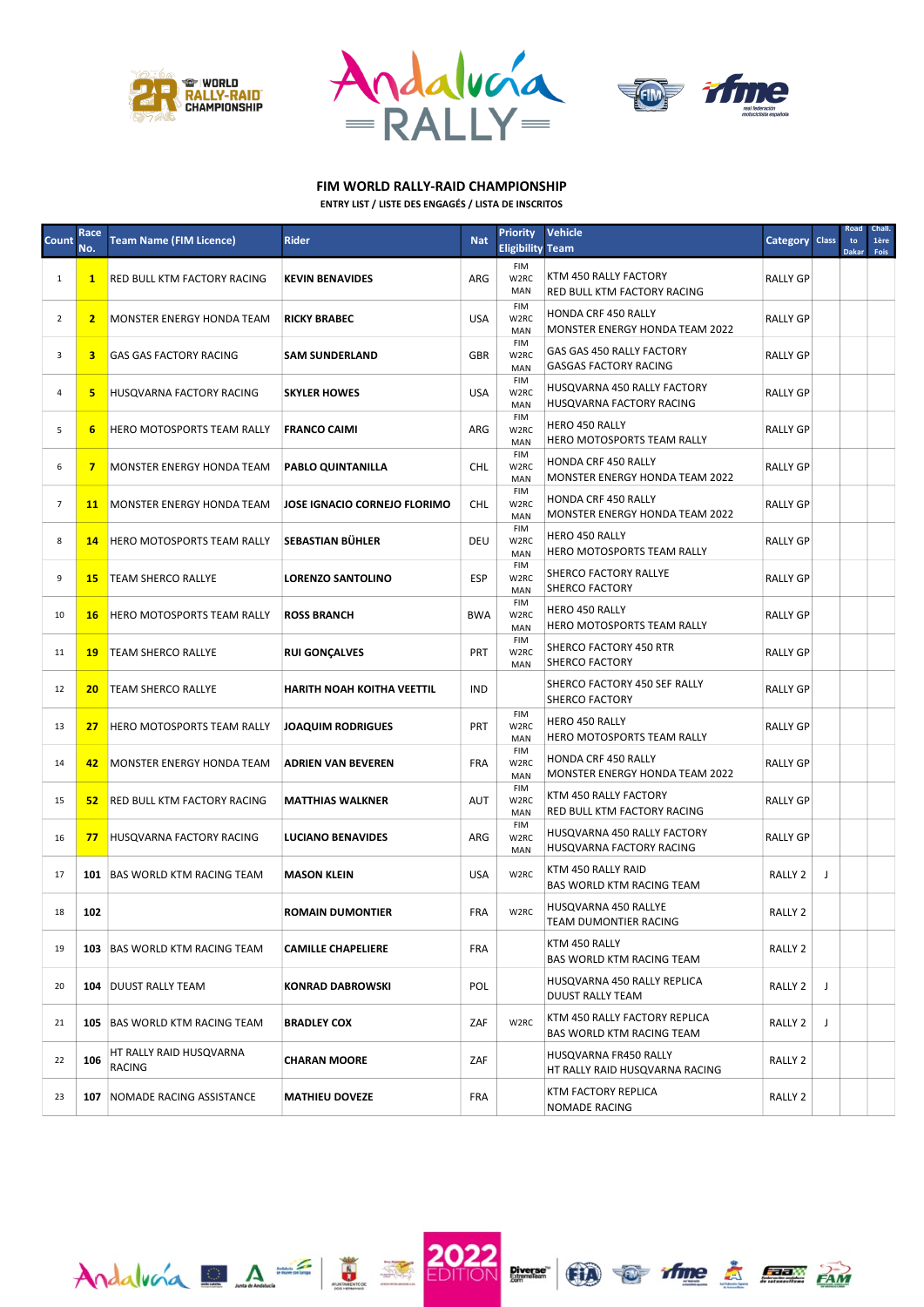

 $A_1$ dalvora  $A \stackrel{\mathcal{L}}{=} \frac{1}{2}$ 





## FIM WORLD RALLY-RAID CHAMPIONSHIP

| ENTRY LIST / LISTE DES ENGAGÉS / LISTA DE INSCRITOS |
|-----------------------------------------------------|
|-----------------------------------------------------|

| <b>Count</b> | Race<br>No. | <b>Team Name (FIM Licence)</b>    | <b>Rider</b>                  | <b>Nat</b> | <b>Priority</b><br><b>Eligibility Team</b> | <b>Vehicle</b>                                                | Category Class     |        | Road<br>to<br><b>Dakar</b> | Chall.<br>1ère<br>Fois |
|--------------|-------------|-----------------------------------|-------------------------------|------------|--------------------------------------------|---------------------------------------------------------------|--------------------|--------|----------------------------|------------------------|
| 24           | 108         |                                   | <b>MARIO PATRAO</b>           | <b>PRT</b> |                                            | KTM RALLY 450<br>CRÉDITO AGRÍCOLA - MARIOPATRAO.COM           | RALLY 2            | $\vee$ |                            |                        |
| 25           | 111         |                                   | <b>FRANCO PICCO</b>           | <b>ITA</b> | W2RC                                       | <b>FANTIC 450 RALLY</b><br><b>FANTIC RALLY TEAM</b>           | RALLY 2            | $\vee$ |                            |                        |
| 26           | 112         |                                   | <b>MIRJAM POL</b>             | <b>NLD</b> |                                            | HUSQVARNA FE 450<br><b>MP1 RACING</b>                         | RALLY <sub>2</sub> |        |                            |                        |
| 27           | 114         |                                   | <b>SANDRA GOMEZ CANTERO</b>   | ESP        |                                            | KTM 450 RALLY FACTORY REPLICA<br><b>XRAIDS EXPERIENCE</b>     | RALLY <sub>2</sub> |        |                            |                        |
| 28           |             | 115 NOMADE RACING ASSISTANCE      | <b>PHILIPPE GENDRON</b>       | FRA        |                                            | KTM 450 RALLY FACTORY REPLICA<br><b>NOMADE RACING</b>         | RALLY 2            | $\vee$ |                            |                        |
| 29           | 117         |                                   | <b>FABIO LOTTERO</b>          | ITA        |                                            | KTM 450 EXC-F<br><b>CLUB AVENTURA TOUAREG</b>                 | RALLY 2            |        |                            |                        |
| 30           | 118         |                                   | <b>BENJAMIN LEPELLEY</b>      | FRA        |                                            | HUSQVARNA 450 RALLYE<br>TEAM DUMONTIER RACING                 | RALLY 2            |        |                            |                        |
| 31           | 119         |                                   | <b>MARIO GARRIDO ALONSO</b>   | <b>ESP</b> |                                            | KTM 450 EXC-F<br>MARIO GARRIDO ALONSO                         | RALLY <sub>2</sub> |        |                            |                        |
| 32           | 120         |                                   | <b>FERRAN ZARAGOZA ROSA</b>   | <b>ESP</b> |                                            | KTM 450 RALLY FACTORY<br><b>TEAM #GASALAVIDA</b>              | RALLY <sub>2</sub> |        |                            |                        |
| 33           | 121         |                                   | <b>FRANCISCO ORTIZ</b>        | <b>USA</b> |                                            | KTM 450 RALLY FACTORY REPLICA<br><b>XRAIDS EXPERIENCE</b>     | RALLY <sub>2</sub> |        |                            |                        |
| 34           | 122         |                                   | DOMINIQUE CIZEAU GIRAULT      | <b>ESP</b> |                                            | KTM 450 RALLY FACTORY REPLICA<br><b>XRAIDS EXPERIENCE</b>     | RALLY <sub>2</sub> |        |                            |                        |
| 35           | 123         |                                   | <b>STEPHANE GRIGNAC</b>       | <b>FRA</b> |                                            | KTM 450 RALLY FACTORY REPLICA<br><b>TEAM GRIGNAC STEPHANE</b> | RALLY <sub>2</sub> |        |                            |                        |
| 36           | 124         |                                   | <b>MODESTAS SILIUNAS</b>      | LTU        |                                            | KTM RALLY REPLICA<br>AG DAKAR SCHOOL                          | RALLY <sub>2</sub> |        |                            |                        |
| 37           | 125         |                                   | <b>MYKOLAS PAULAVICIUS</b>    | LTU        |                                            | KTM RALLY REPLICA 450<br>MYKOLAS PAULAVICIUS OFFROAD RACER    | RALLY <sub>2</sub> |        |                            |                        |
| 38           | 126         |                                   | <b>DAVID GAITS</b>            | <b>FRA</b> |                                            | <b>KTM 450</b><br><b>HAPPYMESS RACING</b>                     | RALLY <sub>2</sub> |        |                            |                        |
| 39           | 127         |                                   | <b>TOMMASO MONTANARI</b>      | ITA        |                                            | HUSQVARNA 450 RALLY FACTORY REPLICA<br><b>SOLARYS RACING</b>  | RALLY <sub>2</sub> |        |                            |                        |
| 40           | 128         |                                   | <b>ADRIEN CHOBLET</b>         | <b>FRA</b> |                                            | SHERCO 450<br><b>ACP</b>                                      | RALLY <sub>2</sub> |        |                            |                        |
| 41           | 129         |                                   | <b>JAVIER TORRES</b>          | ESP        |                                            | HUSQVARNA 450 FE 450<br>CLUB AVENTURA TOUAREG                 | RALLY <sub>2</sub> |        |                            |                        |
| 42           | 130         | HT RALLY RAID HUSQVARNA<br>RACING | PETER TIMMERMAN               | <b>NLD</b> |                                            | HUSQVARNA FR450 RALLY<br>HT RALLY RAID HUSQVARNA RACING       | RALLY 2            | V      | $\ast$                     | $\ast$                 |
| 43           | 131         |                                   | <b>GINES BELZUNCES VIUDEZ</b> | ESP        |                                            | KTM 450 EXC<br><b>CLUB AVENTURA TOUAREG</b>                   | RALLY 2            |        |                            |                        |
| 44           |             | 132 BAS WORLD KTM RACING TEAM     | TOSHA SCHAREINA               | <b>ESP</b> |                                            | KTM 450 RALLY<br>BAS WORLD KTM RACING TEAM                    | RALLY 2            |        |                            |                        |
| 45           |             | 133 DUUST RALLY TEAM              | <b>DARREN GOODMAN</b>         | <b>AUS</b> |                                            | KTM 450 RALLY REPLICA<br><b>DUUST RALLY TEAM</b>              | RALLY 2            |        |                            |                        |
| 46           | 134         |                                   | JAVIER SAN JOSE               | <b>ESP</b> |                                            | KTM 450 RALLY<br>AVI                                          | RALLY 2            | V      | $\ast$                     | $\ast$                 |

2022 Press 100 of the 2 FEBRUARY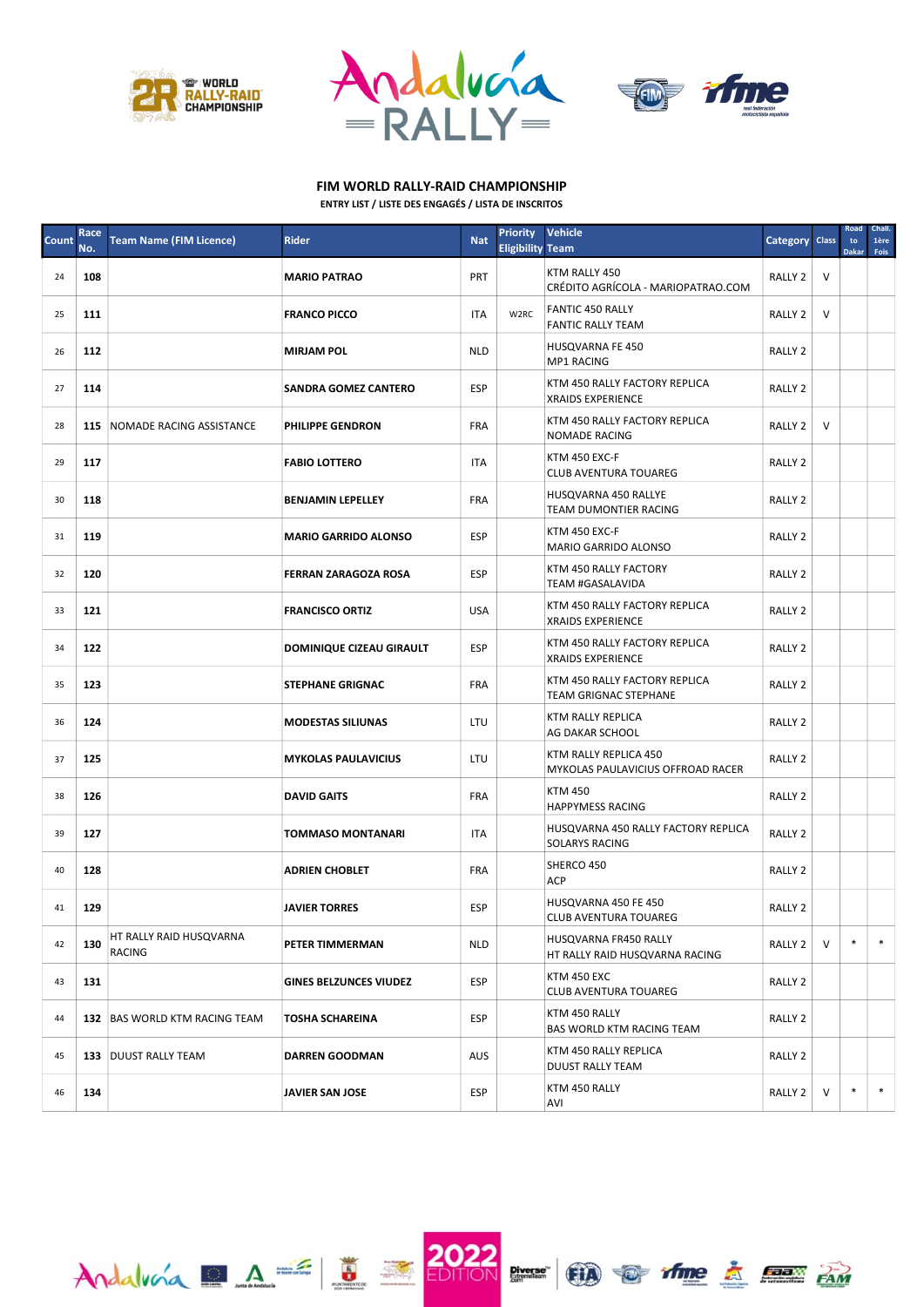

 $A_1$ dalvora  $A = \overline{B}$ 





## FIM WORLD RALLY-RAID CHAMPIONSHIP

|  | <b>ENTRY LIST / LISTE DES ENGAGÉS / LISTA DE INSCRITOS</b> |  |
|--|------------------------------------------------------------|--|
|  |                                                            |  |

| Count | Race<br>No. | <b>Team Name (FIM Licence)</b>       | <b>Rider</b>                     | <b>Nat</b> | <b>Priority</b><br><b>Eligibility Team</b> | <b>Vehicle</b>                                        | Category Class     |        | Road<br>to<br><b>Dakar</b> | Chall.<br>1ère<br>Fois |
|-------|-------------|--------------------------------------|----------------------------------|------------|--------------------------------------------|-------------------------------------------------------|--------------------|--------|----------------------------|------------------------|
| 47    | 135         |                                      | <b>FRANCESCO PUOCCI</b>          | <b>ITA</b> |                                            | KTM 450 RALLY FACTORY REPLICA<br><b>TEAM PUOCCI</b>   | RALLY <sub>2</sub> | V      |                            |                        |
| 48    | 136         |                                      | THOMAS ANDERSEN                  | <b>DNK</b> |                                            | KTM KTM RALLY REPLICA<br><b>OYRIDE RACE SERVICE</b>   | RALLY <sub>2</sub> |        | $\ast$                     | $\ast$                 |
| 49    | 137         |                                      | <b>RODOLPHE ARGOUD</b>           | FRA        |                                            | HUSQVARNA 450<br><b>TEAM CASTEU</b>                   | RALLY 2            |        | $\ast$                     | $\ast$                 |
| 50    |             | 138 NOMADE RACING ASSISTANCE         | <b>LORENZO MAESTRAMI</b>         | <b>ITA</b> |                                            | KTM 450 RALLY FACTORY REPLICA<br><b>NOMADE RACING</b> | RALLY <sub>2</sub> | V      |                            | $\ast$                 |
| 51    |             | <b>148 BAS WORLD KTM RACING TEAM</b> | <b>TOMAS DE GAVARDO</b>          | <b>CHL</b> |                                            | KTM 450 RALLY<br>BAS WORLD KTM RACING TEAM            | RALLY <sub>2</sub> | J      | $\ast$                     |                        |
| 52    | 150         |                                      | <b>AMINE ECHIGUER</b>            | <b>MAR</b> |                                            | KTM EXC-F 450<br><b>AMINE ECHIGUER</b>                | RALLY 3            |        | $\ast$                     | $\ast$                 |
| 53    | 151         |                                      | VICTOR CORCHON                   | <b>ESP</b> |                                            | <b>KTM 450 EXC</b><br><b>CLUB AVENTURA TOUAREG</b>    | RALLY 3            |        |                            |                        |
| 54    | 153         |                                      | ALBERT PIÑOL CURTO               | <b>ESP</b> |                                            | <b>KTM 450</b><br>SHAD / LS2                          | RALLY <sub>3</sub> |        |                            |                        |
| 55    | 154         |                                      | <b>MIKE VAN DEN GOORBERGH</b>    | <b>NLD</b> |                                            | KTM EXC450F<br>TEAM BROEKHUIZEN RALLYSPORT            | RALLY <sub>3</sub> |        |                            | $\ast$                 |
| 56    | 155         |                                      | <b>RICHARD HODOLA</b>            | <b>HUN</b> |                                            | <b>KTM EXC F</b><br>RICHÁRD HODOLA                    | RALLY <sub>3</sub> |        |                            | $\ast$                 |
| 57    | 156         |                                      | JOSE VICENTE FERNANDEZ GARCIA    | <b>ESP</b> |                                            | YAMAHA WR450F<br>TESL CLUB MOTOR VILLALPARDO          | RALLY <sub>3</sub> |        |                            |                        |
| 58    | 170         |                                      | <b>ALEXANDRE GIROUD</b>          | <b>FRA</b> | W2RC                                       | YAMAHA 700<br>YAMAHA RACING - SMX - DRAG'ON           | QUAD               |        |                            |                        |
| 59    | 171         |                                      | <b>KAMIL WISNIEWSKI</b>          | POL        | W2RC                                       | YAMAHA RAPTOR 700<br><b>ORLEN TEAM</b>                | QUAD               |        |                            |                        |
| 60    | 172         |                                      | ABDULAZIZ AHLI                   | ARE        | W <sub>2</sub> RC                          | YAMAHA RAPTOR 700R<br>AAHLI92RACING                   | QUAD               |        |                            | $\ast$                 |
| 61    | 173         |                                      | JURAJ VARGA                      | <b>SVK</b> |                                            | YAMAHA YFM700R<br>VARGA MOTORSPORT TEAM               | QUAD               |        |                            | $\ast$                 |
| 62    | 174         |                                      | <b>TONI VINGUT</b>               | ESP        |                                            | YAMAHA RAPTOR 700<br><b>VISIT SANT ANTONI - IBIZA</b> | QUAD               | $\vee$ |                            |                        |
| 63    | 175         |                                      | TOMAS KUBIENA                    | CZE        |                                            | YAMAHA YFM 700 R<br>STORY RACING S.R.O.               | QUAD               | $\vee$ |                            |                        |
| 64    | 176         |                                      | LAISVYDAS KANCIUS                | LTU        |                                            | YAMAHA YFM 700<br>STORY RACING S.R.O.                 | QUAD               |        |                            |                        |
| 65    | 178         |                                      | <b>ALEJANDRO FELIU</b>           | <b>ESP</b> |                                            | YAMAHA YFM 700 R<br>PREMIUM ENERGY TEAM               | QUAD               | V      |                            | $\ast$                 |
| 66    | 179         |                                      | <b>KANOPKINAS ANTANAS</b>        | LTU        |                                            | CFMOTO CFORCE 1000<br>CFMOTO THUNDER RACING TEAM      | QUAD               |        |                            | $\ast$                 |
| 67    | 180         |                                      | <b>ANTONIO GONZALEZ DEL OLMO</b> | <b>ESP</b> |                                            | YAMAHA YFM 700 R<br>PREMIUM ENERGY TEAM               | QUAD               | V      |                            | $\ast$                 |
| 68    | 181         |                                      | <b>RODOLFO GUILLIOLI</b>         | <b>GTM</b> | W2RC                                       | YAMAHA RAPTOR 700 R<br>RODOLFO GUILLIOLI              | QUAD               | V      |                            | $\ast$                 |
| 69    | 182         |                                      | <b>GANCIERIUS ADOMAS</b>         | LTU        |                                            | CFMOTO CFORCE 1000<br>CFMOTO THUNDER RACING TEAM      | QUAD               |        |                            | $\ast$                 |

**2022 Direct CD of the**  $\Delta$  **example**  $\Delta$